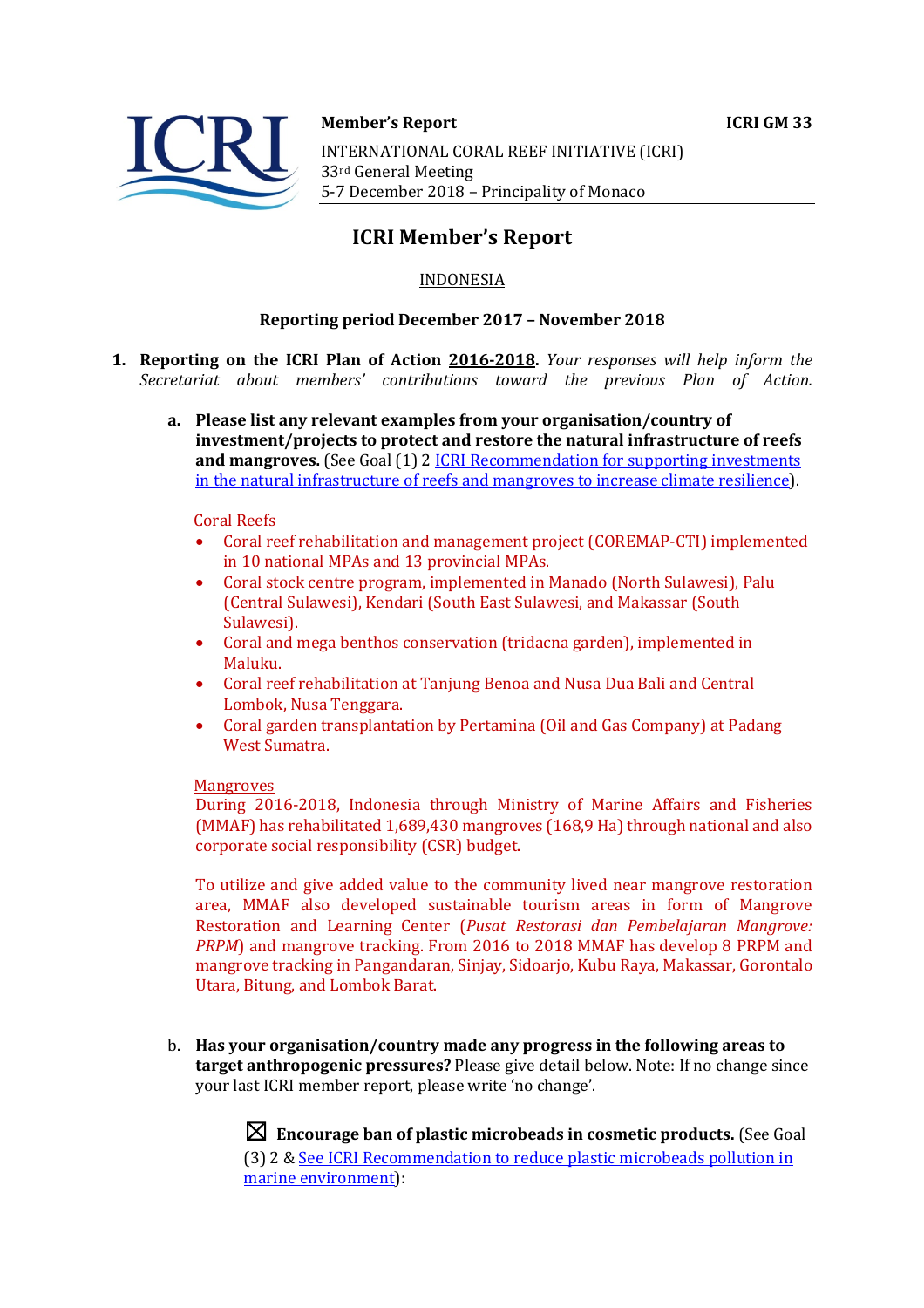- Indonesia has developed National Plan of Action on Marine Debris
- Indonesia has established Presidential Regulation on Marine Debris No. 83/2018.

 $\Box$  Improve regulation and enforcement to reduce direct anthropogenic **damage due to dredging and physical alteration of reef structures.** (See Goal (3) 3 & ICRI Recommendation to reduce damage due to dredging and dumping on coral reefs):

 $\Box$  Deployment of mooring devices limiting the mechanical destruction **of coral reefs and seagrasses.** (See Goal (3) 4).

- Currently Indonesia is initiating the development of mooring buoys at national and provincial MPAs to reduce damage from boat anchoring
- c. **Did your organisation/country celebrate International Year of the Reef?** Please give details below. (See Goal  $(5)$  1 & ICRI Recommendation designating 2018 as the third International Year of the Reef):

The celebration of IYOR has been conducted alongside with the celebration of international coral day on 8 June 2018 and Coral Triangle Day on 9 June 2018. Several events were undertaken such as:

- Coral Day event held in Seribu Islands Marine National Park, organised by Jakarta Provincial Government and Terangi Foundation that cover activities on education and awareness campaign on coral reef conservation, mangrove planting, coral transplantation, and beach clean-up.
- Coral Day celebration event at Ancol Sea World, organised by Indonesian Institute of Sciences and Sea World to increase public awareness and understanding on coral reef conservation through science, education, and clean up.
- Coral Triangle Day event in Minahasa, Bali and other parts of Indonesia, organised by local government and local NGOs that cover activities on education and awareness campaign on coral reef conservation, mangrove planting, coral transplantation, and beach clean-up.
- **2.** Contribution to the ICRI Plan of Action 2018-2020 and upcoming ICRI general **meetings.** *Your responses to the following questions will assist the Secretariat in assessing contributions towards the major themes of the draft ICRI Plan of Action 2018-2020.*

## **Theme 1 - Promote effective and adaptable solutions to improve the protection of coral reefs**

- a. Which of the below topics do you consider to be the three top challenges that **your organisation faces in managing coral reefs?** Please select from the options below:
	- $\boxtimes$  Climate change impacts
	- $\Box$  Inadequate planning, zoning and management
	- $\boxtimes$  Unsustainable resource extraction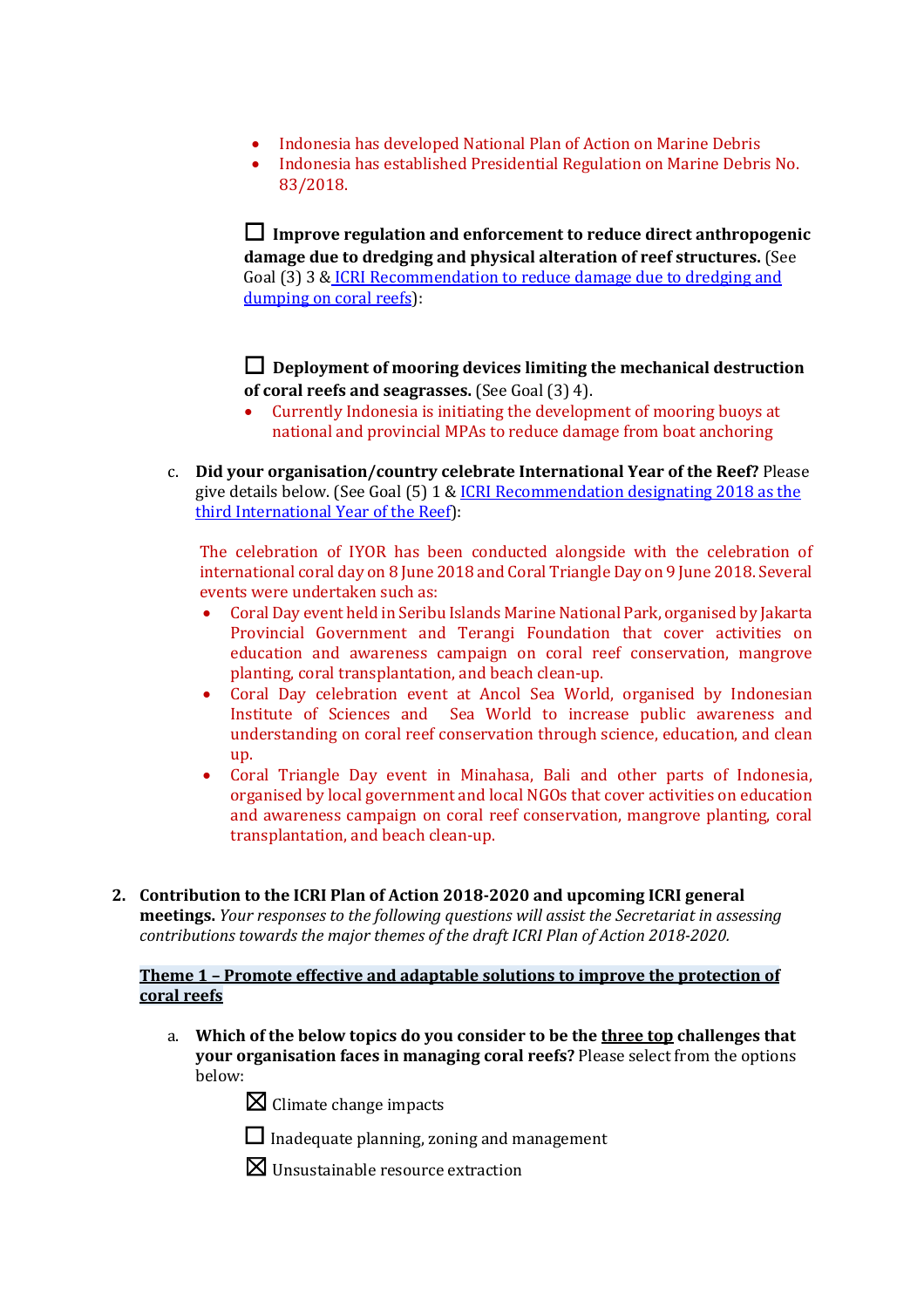$\Box$  Tourism and recreation

 $\boxtimes$  Shipping

□ Coastal development

 $\Box$  Dredging

 $\boxtimes$  Illegal and destructive fishing

 $\boxtimes$  Fish and coral trade

 $\Box$  Marine debris

 $\Box$  Other. Please specify:

b. Please list any examples of innovative management practices that your **organisation/country** is involved in, such as use of VMS, drones & ecological **mooring devices.** Include their limits, conditions of implementation, financing and an assessment of their results and links for more information if possible.

VMS has been implemented for certain ships in particular fishing fleets but not directly applied to support the management of coral reef. Initial assessment has been conducted to apply a virtual geo-fencing system at 2 piloted National MPAs to alert fishing boats that entering the no take zones.

Several field implementation unit offices also applied ROV to support the underwater survey on coral reef and other habitats. Drone also has been used to do an aerial monitoring for shallow water reef in particular to see if there is unusual activities such as coral mining and bombing.

c. Please list any examples of innovative funding for management that your **organisation/country is involved in.** Include their limits, conditions of implementation, financing and an assessment of their results and links for more information if possible.

Currently there is a trust fund dedicated to support the conservation of biodiversity in West Papua that is called Blue Abadi Trust Fund. The trust fund support marine conservation actions, including the conservation of coral reef, conducted by government, community, and NGO.

d. Please list any examples of leading practices, techniques and strategies for **building reef resilience that your organisation/country is involved in.** Include their limits, conditions of implementation, financing and an assessment of their results and links for more information if possible.

Several locations are piloting community and sustainable uses of coral reef alongside with rehabilitation and conservation of coral reef. Under this pilot project, community and government (MPA management units and MMAF technical implementing units) rehabilitate and conserve coral reef and in turn the community can use the habitat for sustainable economic uses such as diving tourism and coral stock centre. In the beginning, the funding was provided by the government and gradually handed over to community group to manage field activities once their economic uses give financial return.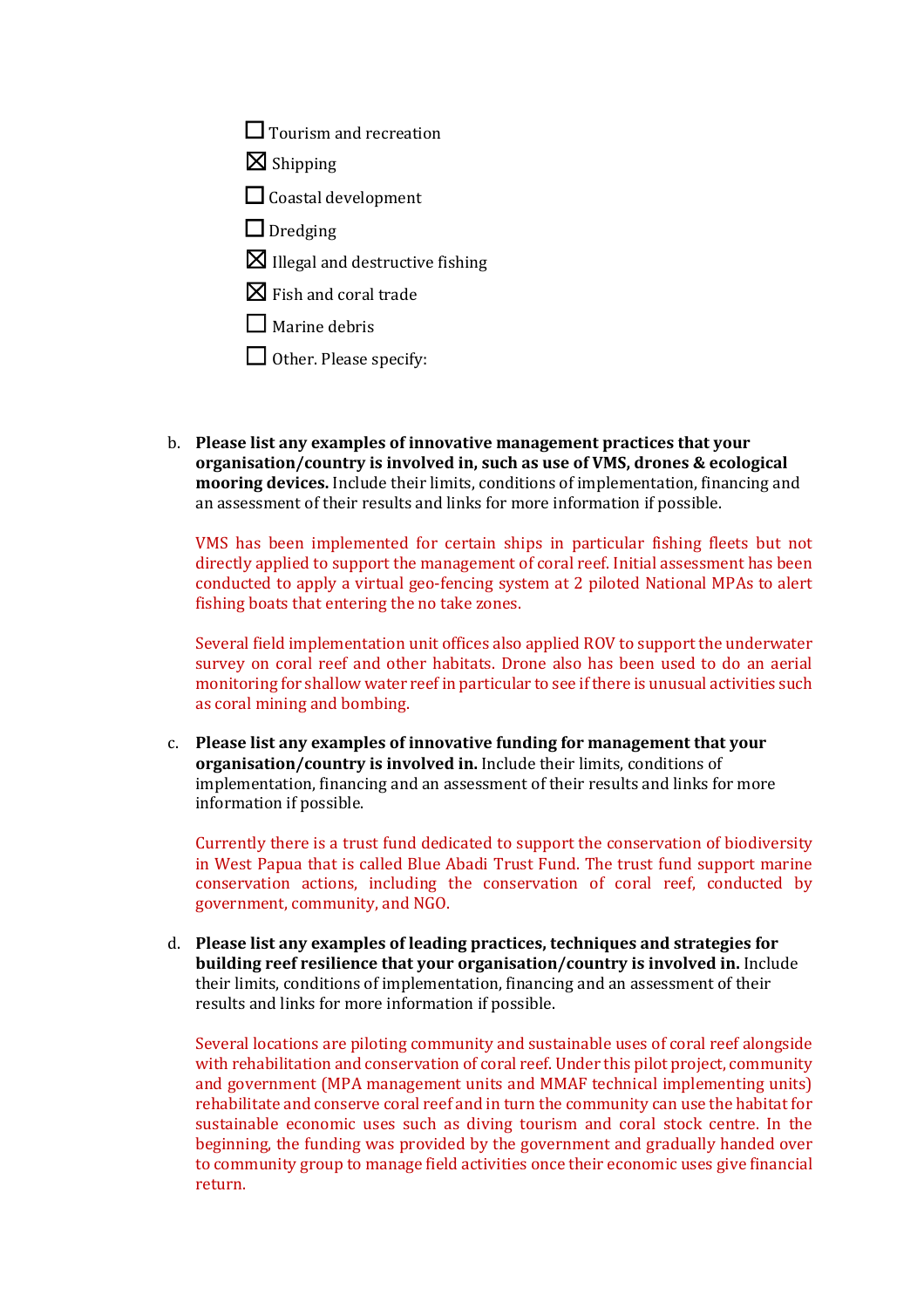In 2016, MMAF published Indonesia Coral Bleaching Response Plan. This is a multistakeholder monitoring network consists of government, academician/researcher, NGO, private sector, and also related citizen (diving enthusiast, fishers group). The monitoring is conducting when there are warning signs during hot season, increase of sea surface temperature for example. The monitoring results will be an input for future coral reef management in the area.

Since 2017 MMAF also provided infrastructure to assist community groups that are working on conservation both marine habitats and species. Type of assistance include small patrol boat, diving gear, souvenir kiosk, and small facilities to support ecotourism. Those assistance allow community groups to strengthen their conservation activities including the conservation of coral reef and its sustainable uses.

e. Please list any examples of leading practice reef restoration mechanisms that **your organisation/country is involved in.** Include their limits, conditions of implementation, financing and an assessment of their results and links for more information if possible.

#### **Theme 3 - Support communities reliant on coral reefs**

**f.** Is sustainable tourism development a significant challenge for your **organisation?** If so please include detail below of the kinds of challenges faced and your strategies to deal with them.

We have a specific regulation on the development of ecotourism within the MPAs areas. Specific requirements are applies for coral reef and other species tourism such as carrying capacity assessment, impact monitoring and evaluation, and visitor management. To ensure its sustainability, there is a need to involve the community in the management process.

For areas outside the MPAs, we rely on the partnership with operators and community. The local community is placed as the center of management and acted as the main actor of the tourism development. Once the community experience potential problems from excessive guest, they will voluntarily apply strict guest management. This happens in several community based marine ecotourism sites in Indonesia.

**g. Is your organisation involved in activities to raise awareness and encourage action to support communities reliant on coral reefs?** Please include details below.

Awareness have been undertaken simultaneously with the implementation of pilot project and community-based conservation as elaborated in previous section, for example through Indonesia Coastal Education (Sekolah Pantai Indonesia: SPI). This initiative aims to increase youth awareness  $(13 - 18 \text{ years})$  regarding the coastal ecosystem, including coral reef. Young generation introduces to the coral reef ecosystem through 4A steps: Amati (Observe), Analisis (Analysis), Ajarkan (Share), and *Aksi* (Action).

In addition to that, our Government initiate *Gerakan Cinta Laut*/GITA LAUT (Love the Ocean Movement) and PANDU LAUT (Sea Scout) that involve youth and communities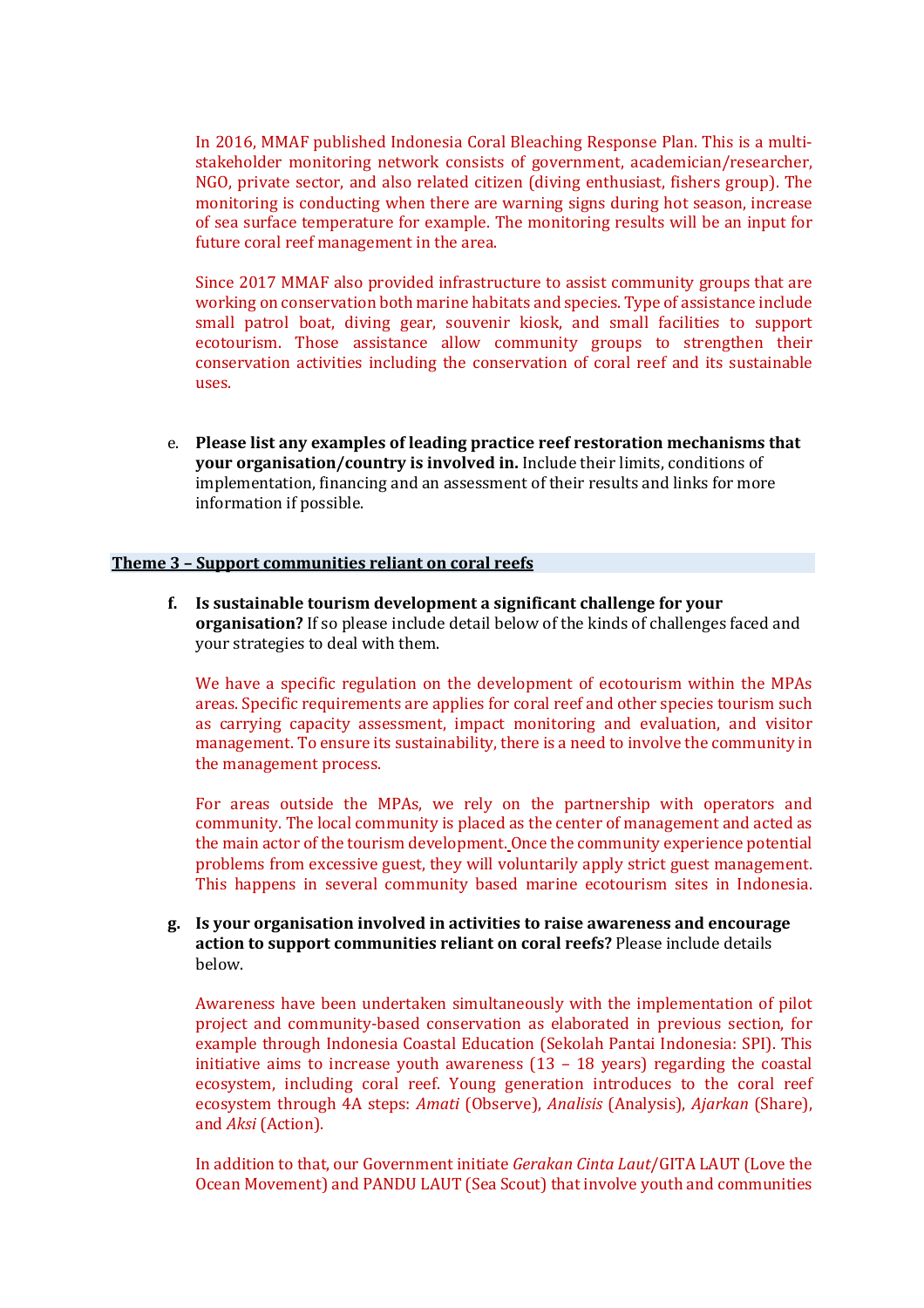to actively engage in activities that include seminars, beach clean-up, coral reef conservation, mangrove planting, and coral transplantation.

Moreover, our government with the cooperation with NGOs, Private Sector, and Communities regularly conduct *Gerakan Bersih Pantai dan Laut* (Sea and Beach Clean Up Movement) that also include underwater clean up in many parts of Indonesia's areas.

#### **Theme 4 - Help to reduce anthropogenic threats to coral reefs, particularly those that occur at a global or regional scale**

- **h.** What activities is your organisation involved in to elevate awareness of the global nature of the threat of climate change to coral reefs? Please include details below
	- Co-sponsored the UNEA resolution on Sustainable Coral Reef Management
	- Actively involved in Coral Triangle Initiative on Coral Reefs, Fisheries, and Food Security
	- Host the Our Ocean Conference 2018 in Bali on 29-30 October 2018, that resulting of 305 tangible and measurable commitments, USD 10,7 billion monetary commitments and 14 million km<sup>2</sup> of Marine Protected Area.
- **i.** Has your organisation made any progress in dealing with destructive fishing and trade? Please include details below.

We have been combating IUU fishing since 2014 and starting to expand it into destructive fishing in particular the use of destructive fishing gears, cyanide and bomb. Establishment and training of local community surveillance groups have been conducted to support the field surveillance.

j. Has your organisation made any progress in dealing with marine debris? Please include details below.

We have established our National Plan of Action as well as strengthened our regulation on combating Marine Debris, with the goal to reduce marine debris in our territory for 70% by 2050.

**3.** Would you like to report on your activities during the ICRI GM? Please give details below.

Y / N

**4.** International events. Please list any upcoming international events relevant to ICRI which someone from your organisation plans to attend in 2018-2019.

 $\boxtimes$  ICRI GM, Monaco, 5-7 Dec 2018

 $\boxtimes$  Conference of the Parties to the United Nations Framework Convention on Climate Change, 3-14 Dec 2018

**□** Reef Futures 2018: A Coral Restoration and Intervention-Science Symposium, Florida, 10-14 Dec 2018